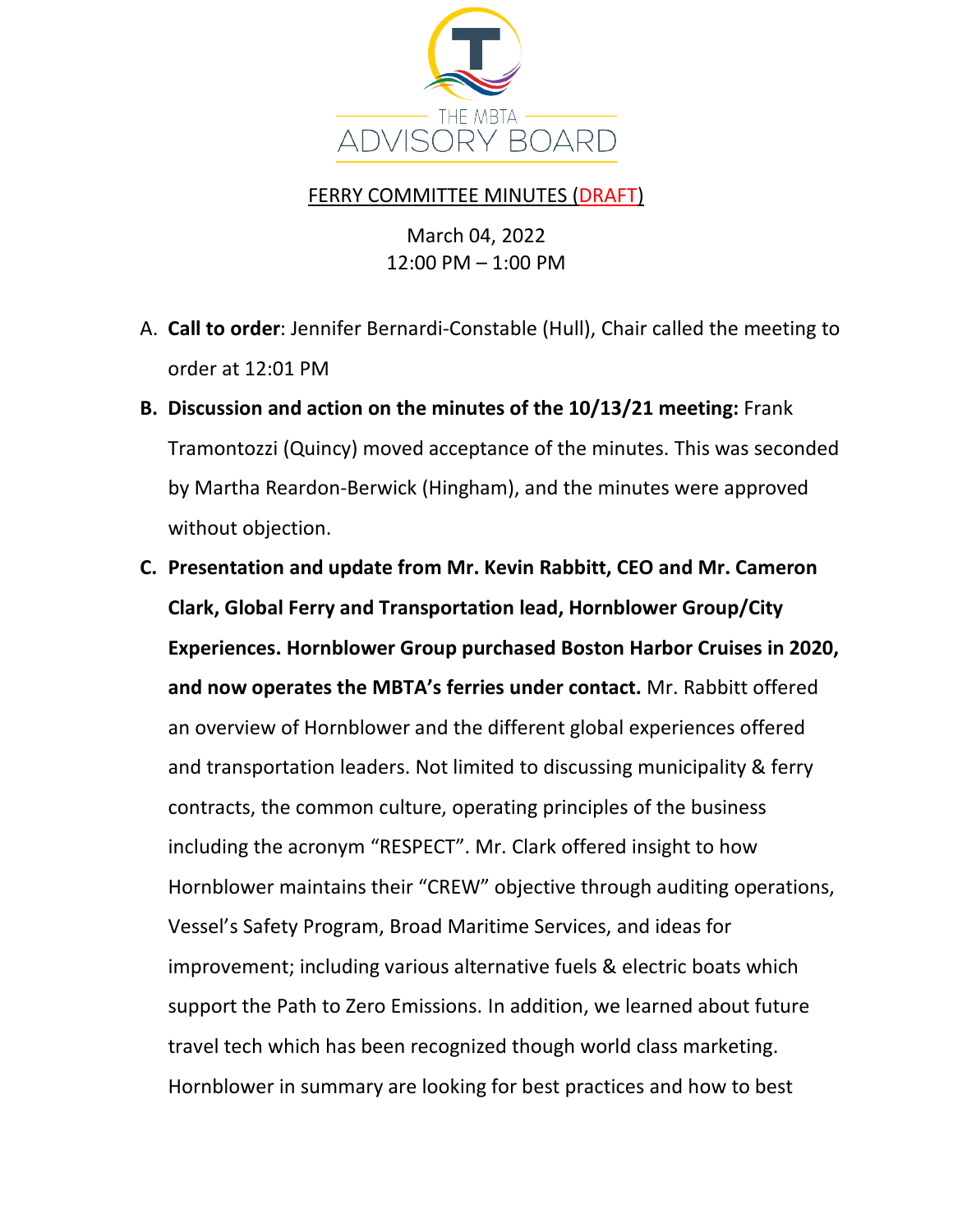

applying them to meet agency needs. Hornblower remains optimistic about creating amazing diverse experiences for its diverse riders and hopeful for an expanding future. A copy of the presentation will be added here. Following the presentation, members asked several questions of staff, all of which were answered in full.

- D. **Old/New Business**: Brian Kane encouraged members to reach out to share their topic interest, ideas, etc. Members asked staff to compile a list of comparable ferry fares.
- E. **Adjourn**: With all business transacted, the meeting was adjourned at 1:00PM.

## Attendees:

Members: Frank Tramontozzi, Quincy Jennifer Constable, Hull Martha Reardon-Berwick

Guest Cameron Clark, Hornblower Kevin Rabbitt, Hornblower Chris Busch, BPDA

Staff: Brian Kane, Executive Director Amira Patterson, Transportation Planner

## MBTA